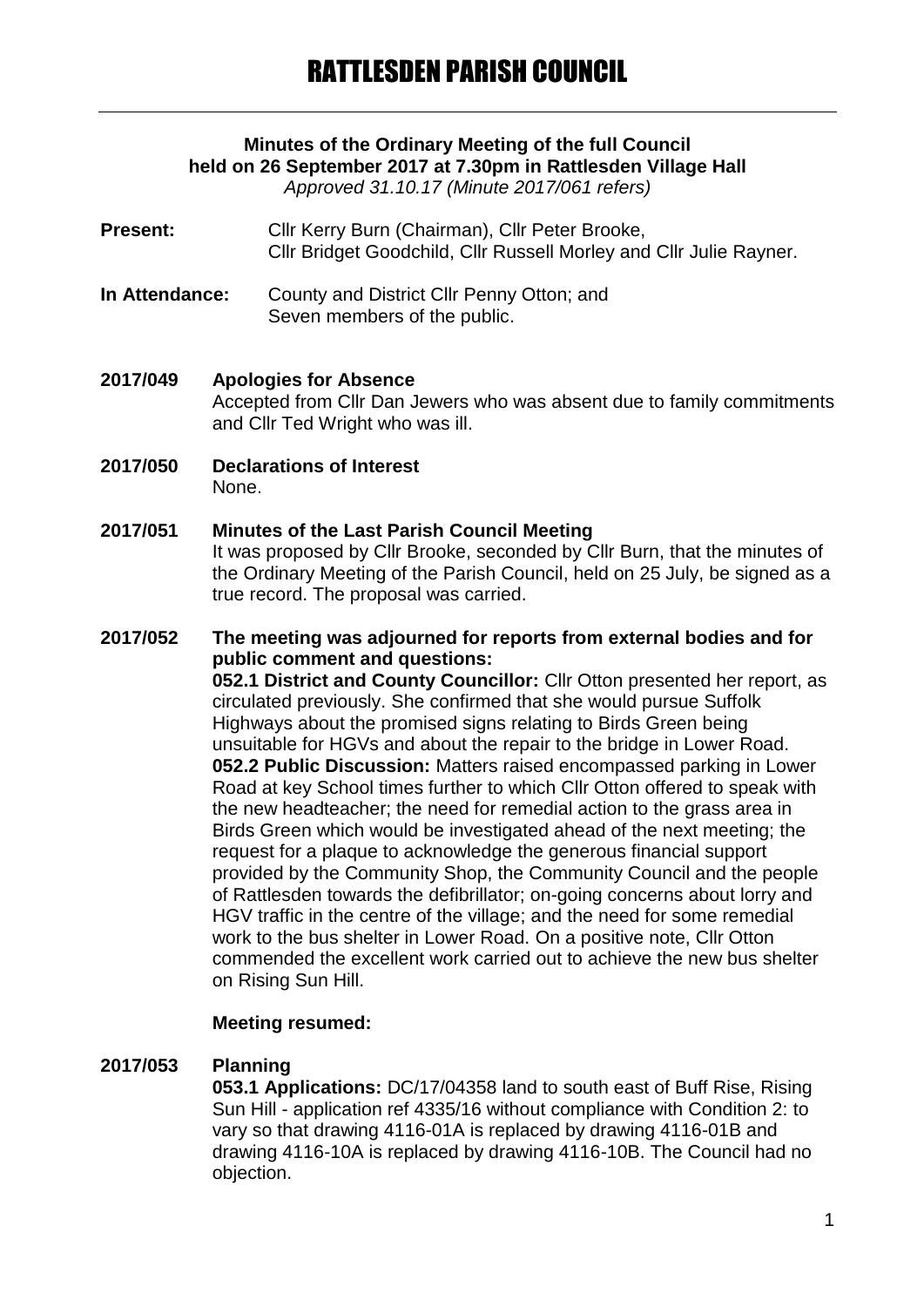**053.2 Applications - Responses:** Given deadlines in advance of the meeting, councillors had necessarily considered applications:

DC/17/03462 Pollys Cottage, 9 Birds Green - fell one sycamore tree. The Council had no objection;

DC/17/03979 and DC/17/03980 Francis Farm, Woolpit Road - erection of two-storey linked extension and Listed Building Consent. The Council had no objection; and

DC/17/03449 Townfield, Baby Lane - construction of ménage and installation of floodlighting. The Council had no objection.

**053.3 Decisions:** It was noted that applications DC/17/02842 The Nest, Birds Green, DC17/03503 Walnut Tree Farm, Mitchery Lane, DC/17/02398 Reservoir Cottage, Poy Street Green and DC/17/03462 Pollys Cottage, 9 Birds Green had been granted.

# **2017/054 Finance**

**054.1 Financial Report:** The report to 31 August was received. It was noted that the TSB current account stood at £209.80 and the deposit account at £19,503.67 further to which it was proposed by Cllr Rayner, seconded by Cllr Brooke, that the reconciliation be approved and duly signed. The proposal was carried.

**054.2 Payments and Income:** It was proposed by Cllr Morley, seconded by Cllr Burn, that the schedule of payments be approved. The proposal was carried. The schedule comprised the following:

- Litter-picker: salary (September) £144.98;
- Clerk: salary (September) £309.69;
- HMRC: PAYE (September) £77.20;
- Mr Roger Heard: 447th Bomb Group Memorial grass-cutting £30.00 (Section 137 expenditure);
- The Felsham Gardeners: Cemetery grass-cutting £380.00;
- The Felsham Gardeners: Cemetery extension maintenance £157.50;
- Mr Lee Patterson: construction of new bus shelter £4,200.00;
- Sleek Decorating: painting and decorating of new bus shelter £300.00;
- $\bullet$  BDO LLP: external audit £100.00 + £20.00 VAT:
- Rattlesden Parochial Church Council: St Nicholas Church clock maintenance - £70.00 (Section 137 expenditure);
- ◆ Reece Safety Products Ltd: three grit bins £215.20 + £43.04 VAT;
- Mr Mark Crawford: defibrillator installation £60.00;
- ◆ Anglian Water: Cemetery water £12.10; and
- A.E.White Surfacing Limited: Cemetery extension footpath/access including kerbing - £5,478.00 + £1,095.60 VAT.

Income received was duly noted as follows:

- TSB: business (deposit) account interest (August) £0.80;
- TSB: business (deposit) account interest (September) £0.87; and

Mid Suffolk District Council: bus shelter grant - £1,500.00.

**054.3 External Audit 2016-2017:** The Annual Return 2016-2017 was received by the Council together with the audit opinion given by BDO (external auditors). The Council was pleased to note that no untoward matters had come to the attention of the external auditors. It was proposed